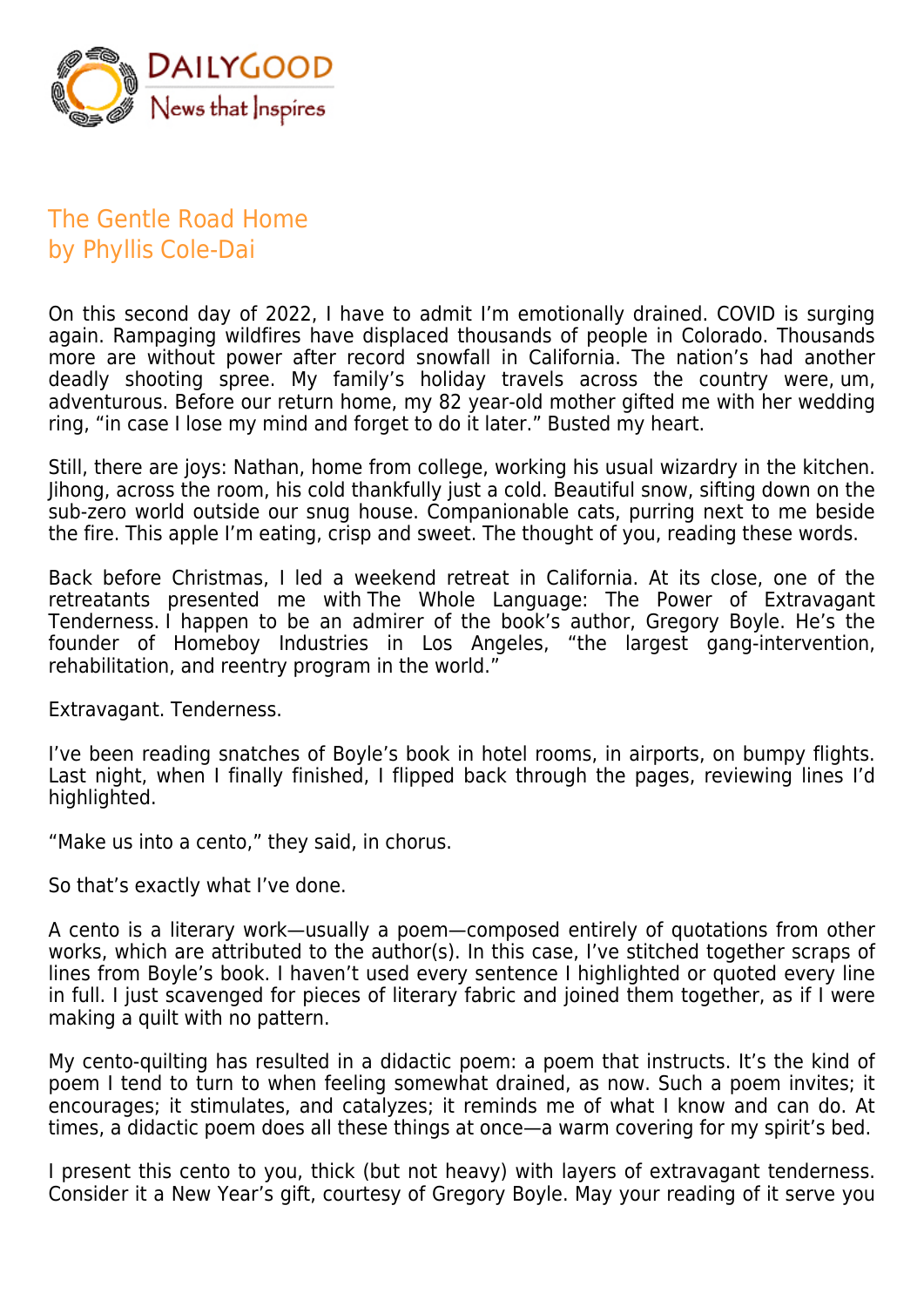as well as my creating of it has served me. Who knows? Maybe it will inspire you to create a cento from some of your favorite lines from one or more of your favorite books.

(See the cento with all lines attributed.)

Gentle Road Home A Cento

Lean into the grief. Look death in the eye. Say yes to the necessary culmination of life.

Abandon performance. You're the boss of you.

Deepen the sense of your own truth. Live this truth against all odds.

Choose to stay on good terms with your life. Choose love as the architecture of your heart. Catch yourself not wanting to get separated from your kindness. Be at home with yourself, then put the welcome mat out so that others find a home in you. Be poised to enter into relationship with anyone anywhere.

Look to the excluded and say: We will not live without you. We all have the same last name.

Enable folks to high purpose. Be on the lookout for the hidden wholeness in everyone. See who other people are and quit staring at who they aren't. It will always be less exhausting to love than to find fault.

We are all medics in a war zone. We want a different world. It's not about getting to solutions

as much as getting to each other. Every day, we inch closer.

So, what do we do now? Repurpose our own living in the wake of death. Continue to unlock